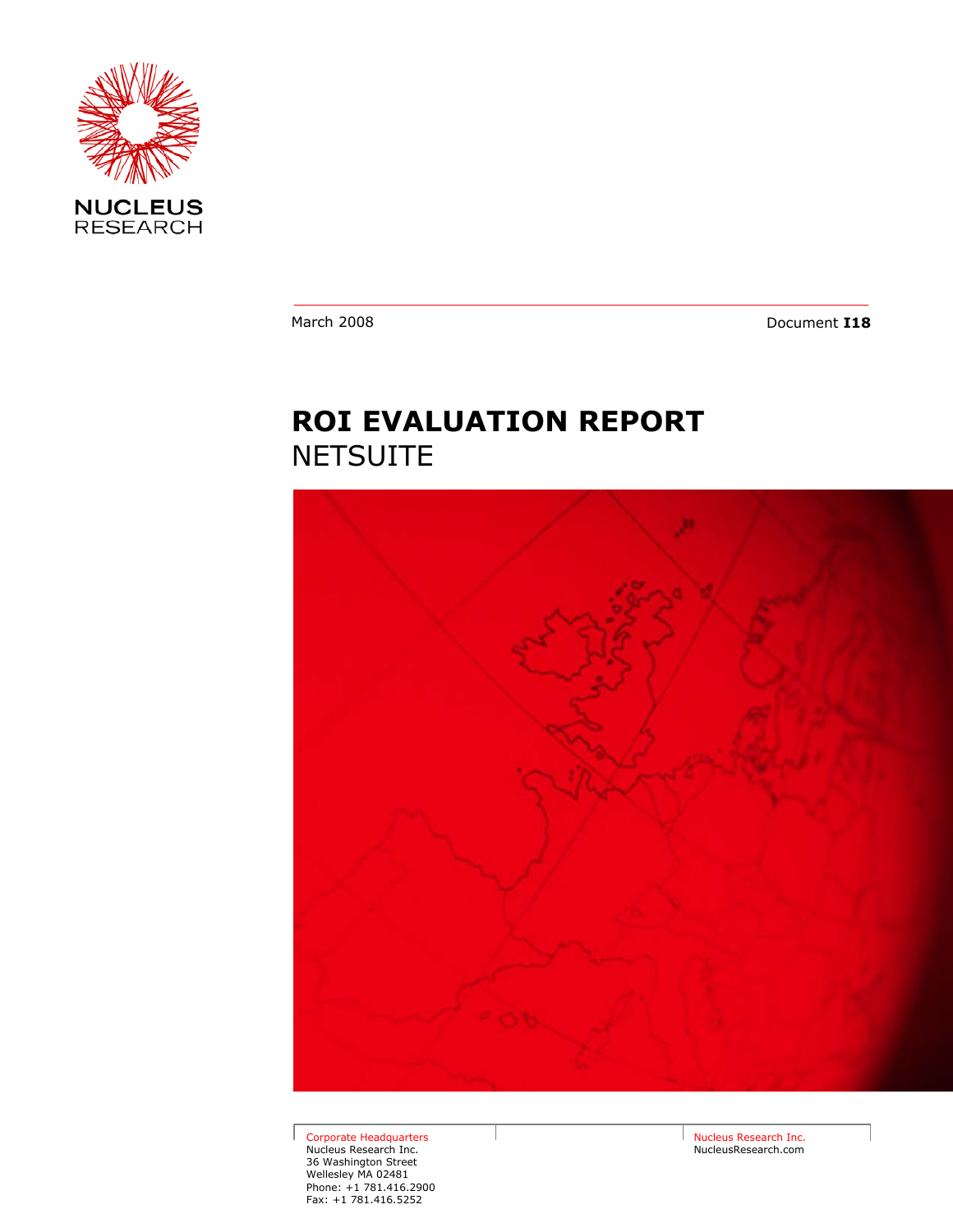## **TOPICS**

Customer Relationship Management E-Commerce Enterprise Applications Employee Management Applications Software as a Service

# **THE BOTTOM LINE**

**Nucleus found customers of on-demand business application provider NetSuite significantly automated processes, boosted sales, increased productivity, reduced or avoided headcount, and retired costly legacy systems. All customers increased data visibility through NetSuite's integration and reporting capabilities. Deployed properly, NetSuite can deliver a positive ROI in fewer than 9 months.** 

NetSuite offers an integrated set of accounting/ERP, e-commerce, technology, and CRM applications to small and medium businesses. At 10 years of age, the company has customers in a wide number of fields, from software to manufacturing to retail. NetSuite's ERP and other applications include:

- Core financials, general ledger, accounts receivable/accounts payable
- Budgeting
- Order management and fulfillment
- Inventory management
- Employee management and productivity
- CRM, including SFA, marketing and customer support and service
- E-commerce
- Employee productivity and self-service
- Analytics

One of the key advantages to NetSuite is that instead of forcing customers to integrate these disparate applications together, they come as one united package. Other on-demand providers, such as Salesforce.com, generally only provide single applications, such as CRM or time and expense or financials reconciliation. They fail to solve the perennial IT problem of integration and are unable to offer users a single source of truth.

On the other hand, with NetSuite, customer or employee data is maintained in a central database and can be shared throughout the system without requiring extensive connecting applications or middleware. This integration helps improve company efficiency and allows management to make better and more informed decisions faster than would be otherwise possible.

This report analyzes the key benefits NetSuite customers achieved and is based on Nucleus's in depth analysis of small to midsize customers. The customers included public companies and spanned a number of industries, including IT consulting, software, manufacturing, and distribution. These customers discussed the benefits they received, lessons learned, and key cost areas. They also shared the challenges they faced and the best practices used to get the most from NetSuite.

# **ON-DEMAND BENEFITS**

Companies considering NetSuite versus an on-premise ERP application will find a different initial and ongoing cost structure. NetSuite rents its applications by the month, as opposed to selling them up front and collecting maintenance revenue thereafter. It also hosts and maintains them in its own data center, relieving customers of the costs of hardware, middleware, development, and power.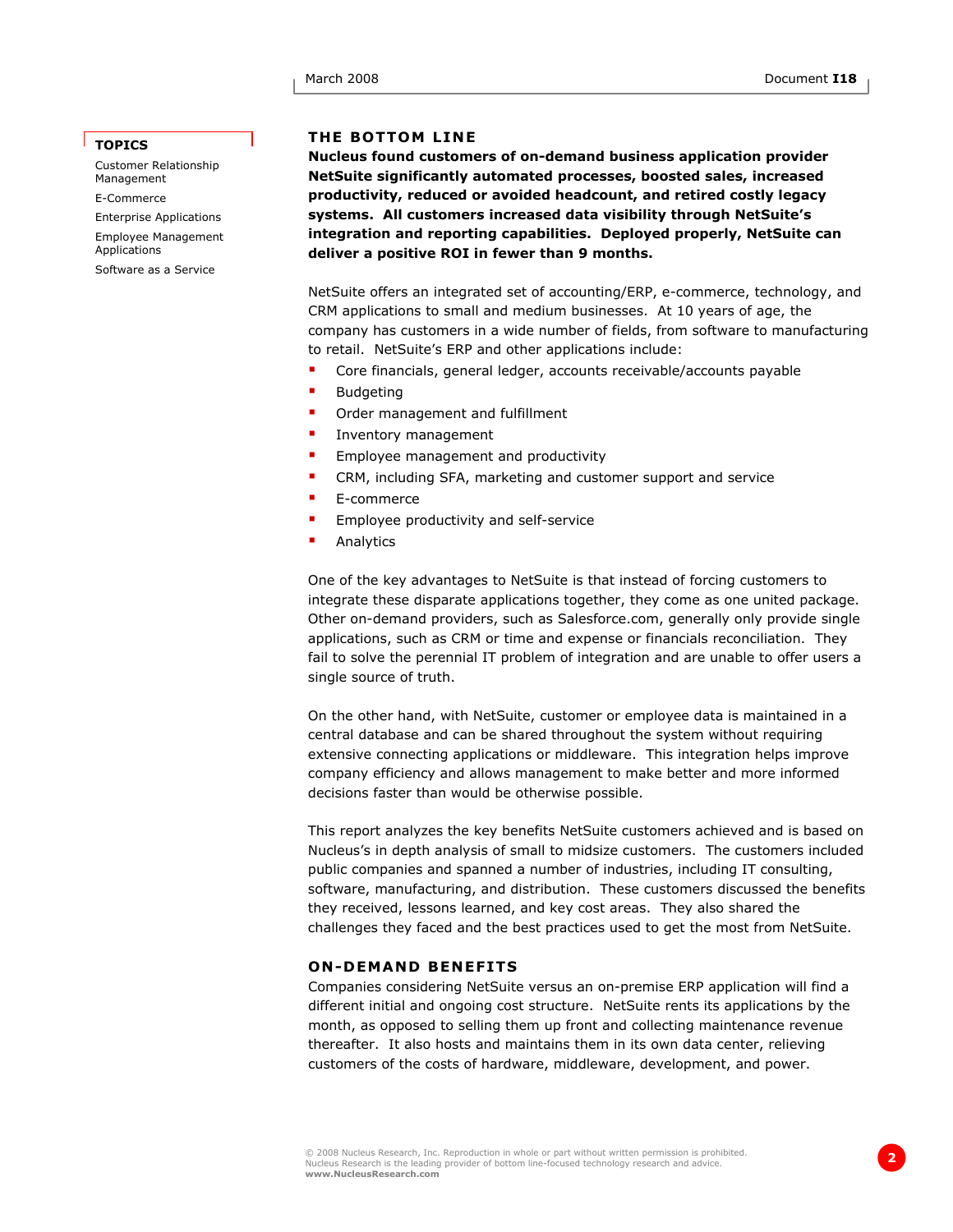# **Reduced license, implementation, and operational costs**

Because of low ongoing and initial costs, NetSuite has a lower total cost of ownership than most traditional ERP applications. Many customers that considered on-premise ERP applications such as Microsoft Dynamics, Oracle E-Business Suite, or SAP found that using an on-demand application such as NetSuite enabled them to avoid the significant initial license and associated implementation costs. Customer estimates of deployment length ranged from 30 days to 8 months.

Customers that considered on-premise ERP estimated that an on-premise deployment would have cost up to ten times as much for initial licenses and implementation consulting.

Most customers pay an annual subscription of from \$10,000 to \$100,000 for NetSuite, depending on the number of users.

For most companies moving from traditional server-based enterprise applications, the annual cost of NetSuite licenses is less than the annual cost of IT personnel to support the old systems.

### **Reduced IT maintenance costs**

Because NetSuite hosts its own applications and offers its own support, companies can avoid having full-time IT staff for technical support. Companies took advantage of the low IT overhead associated with NetSuite in different ways:

- In one case, a customer moved from Microsoft Dynamics GP to NetSuite and was able to eliminate a \$55,000 IT staff position and \$20,000 in annual license maintenance, and retired three servers that cost \$1500 annually to upgrade. NetSuite averages \$5,000 annually in licenses at this company. Users are also now able to get direct access to key data without relying on the IT staff. *"The IT staffer was holding the company hostage,"* one executive said*, "He was the only person who handled the information. We're in control of our destiny now."*
- Other customers also were able to retire their legacy time and expense, ecommerce, and other applications, as well as supporting hardware, by moving to NetSuite's on-demand application.

## **BENEFITS OF AN INTEGRATED SUITE**

In addition to the benefits of an on-demand application, many customers also found that NetSuite's integrated approach to financials, budgeting, CRM, ecommerce, and other functionality reduced manual data re-entry and increased data visibility.

## **Reduced or avoided headcount**

NetSuite automates processes that enable companies to eliminate or re-deploy staff or avoid new hires. For example, one customer required a full-time person who did nothing but print out labels for merchandise as salespeople entered orders. The integration between NetSuite's CRM and inventory management applications eliminated the need for the position, saving the company \$25,000 a year.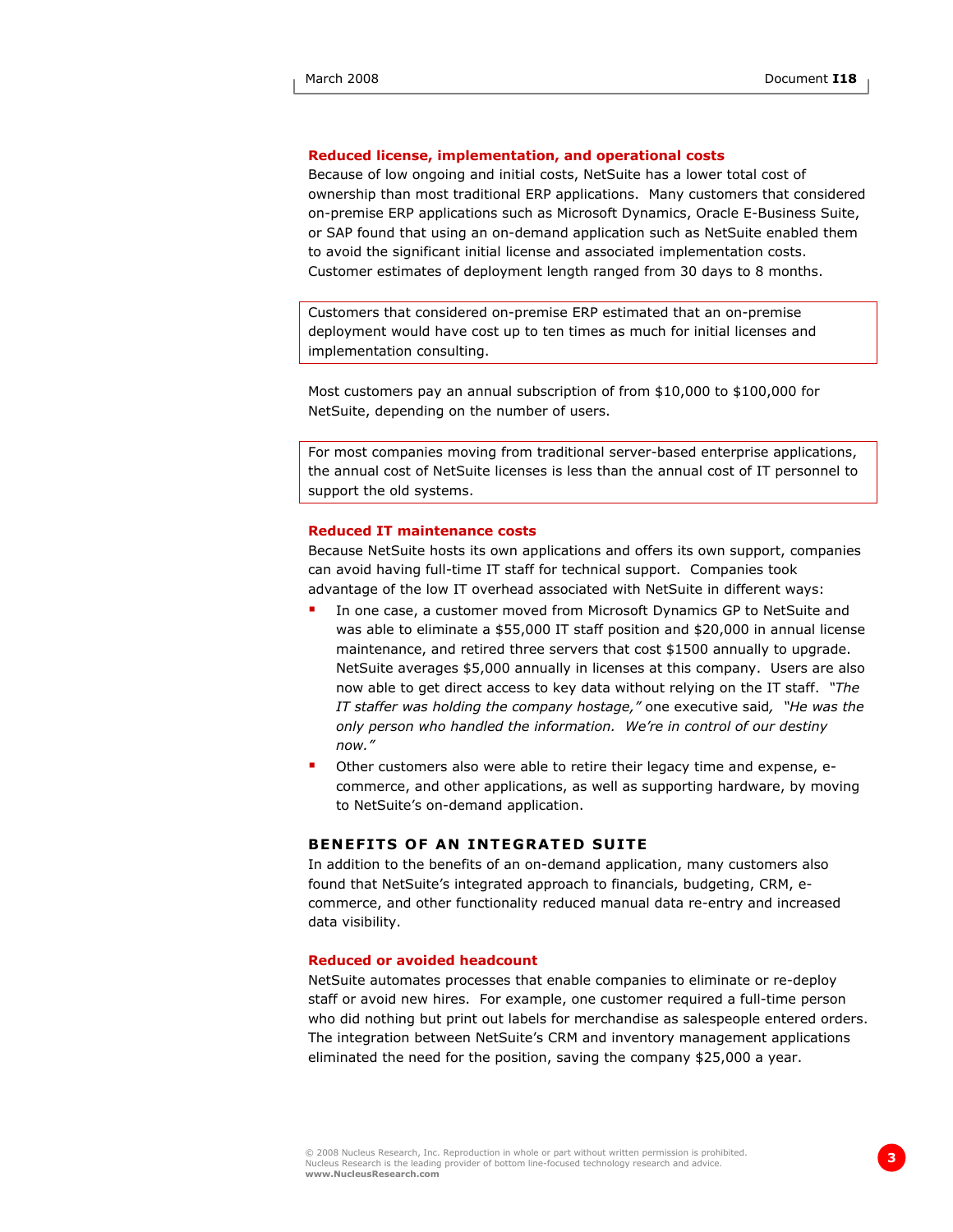Companies deploying NetSuite can likely avoid hires as they grow or redeploy administrative staff to other tasks.

One 25-person company using NetSuite automated order processing and avoided doubling its staff. "*NetSuite let us grow*," said the customer. "*The only additional people I have added are pickers and packers of inventory*."

## **Single-vendor relationship**

Many companies found deploying one application with integrated functionality meant less time and effort spent negotiating contracts, requesting support, and resolving problems with multiple vendors. As one customer said, "*We were on three or four systems prior to moving to NetSuite*. *We didn't want to manage six or seven relationships with vendors: one for ticketing, one for financials, and one for quoting and order management. We wanted, in essence, one throat to choke*."

## **Increased integration, data visibility, and productivity**

With NetSuite, companies can keep all data (including employee, product, customer, and partner records) in a single repository without creating or installing expensive or complex integration hooks. End users also have a single source of up-to-date and accurate truth. Out of the box, the back end and front office applications are able to talk to each other. All companies reported improved better visibility and data access. One customer who had several systems in place prior to NetSuite said, "*Before, we didn't know what we didn't know. Everything was disjointed, there was no connectivity between the applications, and there was no real time instant communication. There was batch processing with significant delays*."

Increased visibility is a significant benefit for NetSuite customers, resulting in better reporting and increased staff productivity.

Visibility can be even more important if organizations have more than one physical location. Customers with multiple offices found the ability for all branches to access the same information was a significant benefit. Key returns from improved visibility included better management decision making and increased staff productivity:

- *"Productivity is one of the biggest gains we've netted,"* said one customer. *"Now someone can see the progress and status of an order from the time it's an opportunity in the system. Before it was all word of mouth so there was no way to capture information."*
- "*The benefits of NetSuite are larger in the intangible side than the tangible*," said one customer. "*Having visibility really enables management to make better decisions. It enables us to really understand where the key drivers of value are and what will make a customer go with us*."
- *"We had too many manual processes and disconnects in system information to forecast,"* said another customer who had been running QuickBooks and Salesforce.com. *"NetSuite seemed to have pulled everything together. We had it all right there."*
- One customer was able to create a custom report in 10 minutes that previously would have taken a full day for a database administrator to create.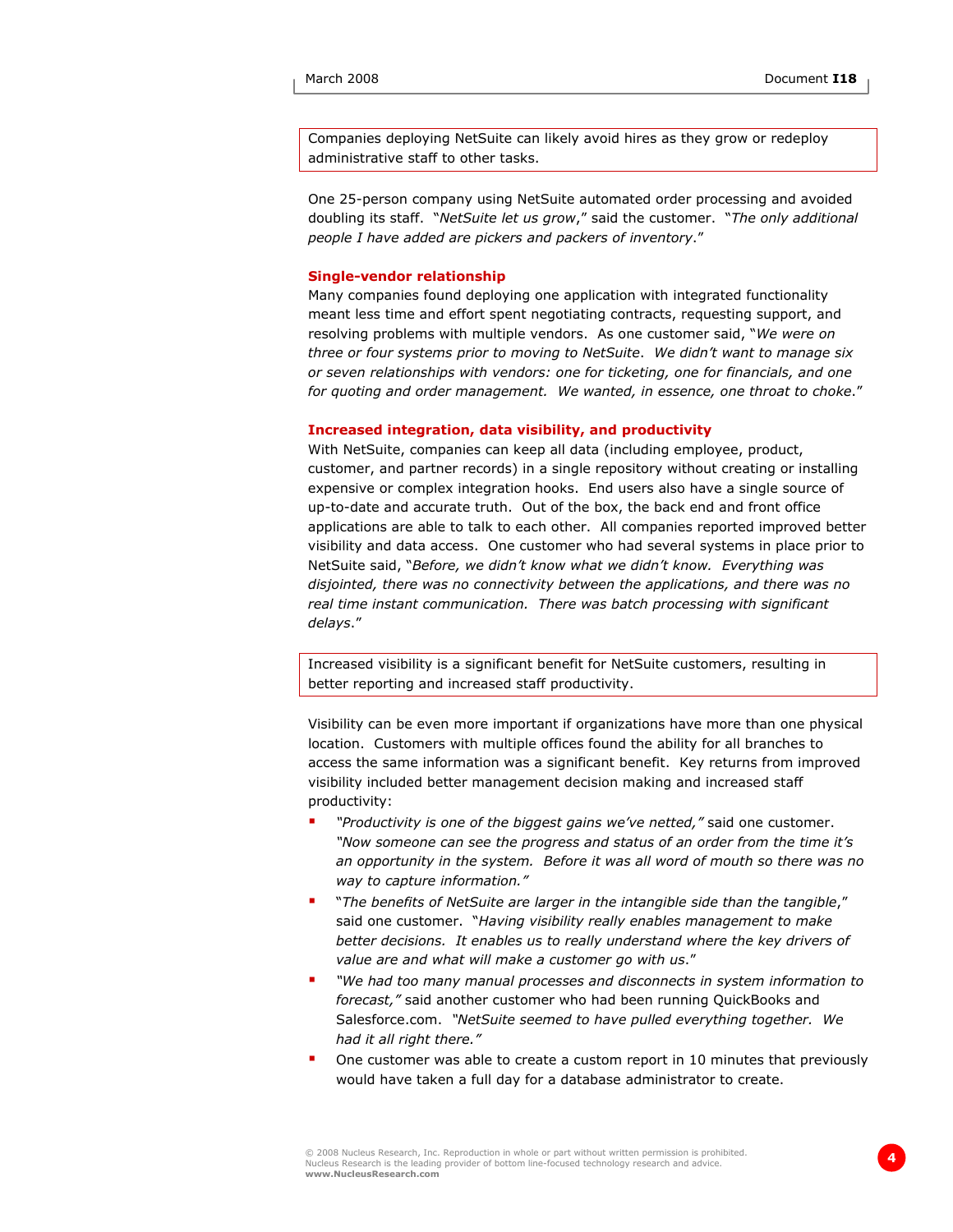Another customer found it can reuse existing reports, and instead of taking a half hour, a report can be generated in five minutes. "*We can tell our cash balance on a real time basis*," said an executive. "*We can have account payables in real time. The time savings in having key business metrics available in real time is invaluable*."

# **IMPROVED CUSTOMER AND PARTNER MANAGEMENT**

NetSuite comes with a complete customer relationship management suite, which supports sales force automation, marketing, and incentive management. It also handles customer support and service and partner relationship management:

- One user noted that its customers and partners could log into the system and track orders through the entire sales process.
- Another NetSuite user saved each member of the sales force an hour a day because the system automatically re-contacted customers to see if they needed their products replenished, instead of making the salespeople do it.
- Another user said, *"We still have to spend time on the customer, but [with NetSuite] it's more organized time. Also, from the back-end point of view, it's nice to have everything in one system so that we can log in and see all the notes and the history. We're able to retrieve customer data more quickly."*

Sales people were able to use NetSuite to automate previously manual activities as well as reduce the amount of time they spent looking up customer information. The increase in sales force productivity varied depending on how automated previous processes were and how effectively sales people adopted the technology.

The typical company deploying NetSuite increased sales productivity by 12.5 percent, and companies can expect to improve productivity by up to 20 percent.

Key potential benefits from deploying NetSuite for CRM include:

- Increased profits
- More cross selling and up selling
- Higher customer satisfaction
- Higher customer retention
- Faster customer problem resolution
- Better sales forecasting and pipeline analysis.

#### **IMPROVED OPERATIONS MANAGEMENT**

Integrating key business processes and functions such as accounts, orders, inventory, customers, and operating expenses helps decision makers to more quickly identify opportunities for improvement or cost reduction. NetSuite customers take advantage of its core functionality to improve operations, resulting in reduced administrative costs, improved financial management, and improved inventory management.

#### **Reduced administrative costs**

Payroll is the largest expense for most organizations. Because NetSuite has integrated employee management, payroll, and time and expense, and billing functions, employers can centrally manage and reconcile project costs, employee records, and payroll. Key potential benefits include: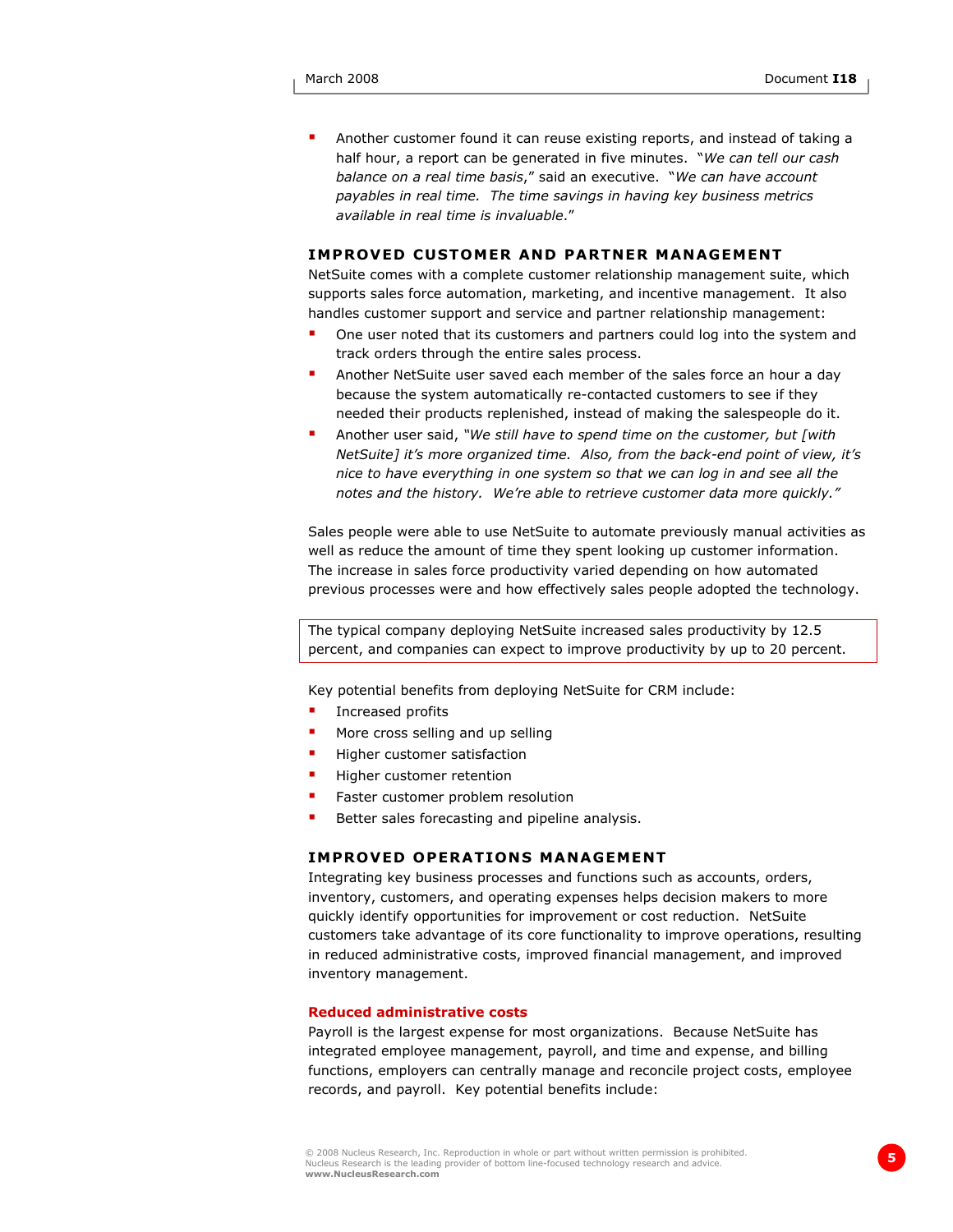- Reduced payroll error
- **IMPROVED 19 Improved time and expense tracking**
- Improved budgeting
- Reduced general and administrative expenses

#### **Improved accounting**

NetSuite's accounting functionality provides multi-currency budgeting, revenue recognition, and reporting capabilities, providing users with a single integrated source of financial information. Several customers noted this is crucial to see the financial health of the company, as it permits better decision making and allocation of capital.

Customers migrating from un-integrated legacy and custom accounting systems and moving to one central accounting system with NetSuite can expect to accelerate financial close times by 20 percent. Some customers accelerated time to close by up to 50 percent.

Many customers also found they could reduce finance staff hours or avoid additional hires. One customer noted that it saved \$120,000 a year in avoiding hiring two more people for their finance department. *"To the finance team, it's like a breath of fresh air,"* said another user. *"They close 10 to 15 days sooner than they used to. They love the system."*

## **Better inventory management**

The system comes with an inventory management application that monitors stock, keeps the right mix in place, and automates replenishment. One customer used the application to do better demand prediction and increased inventory turns by 50 percent. This also freed up cash that was formerly tied up in non-performing inventory.

Key returns from better inventory management include:

- Change in working capital
- Reduced shrinkage
- Improved purchasing

# **IMPROVED E-COMMERCE MANAGEMENT**

NetSuite also offers an e-commerce platform with a fully functional Web store and cataloging system. As with its other applications, NetSuite's e-commerce platform allows customers to build and maintain a Web store for relatively less than if they had to do it in-house. Additionally, NetSuite offers the ability to customize a Web store to give it a distinctive look and feel unique to the individual customer. Key features of the platform include:

- eBay, FedEx, and UPS integration
- Drop shipment and special order capabilities
- Affiliate marketing
- **Integrated credit card processing**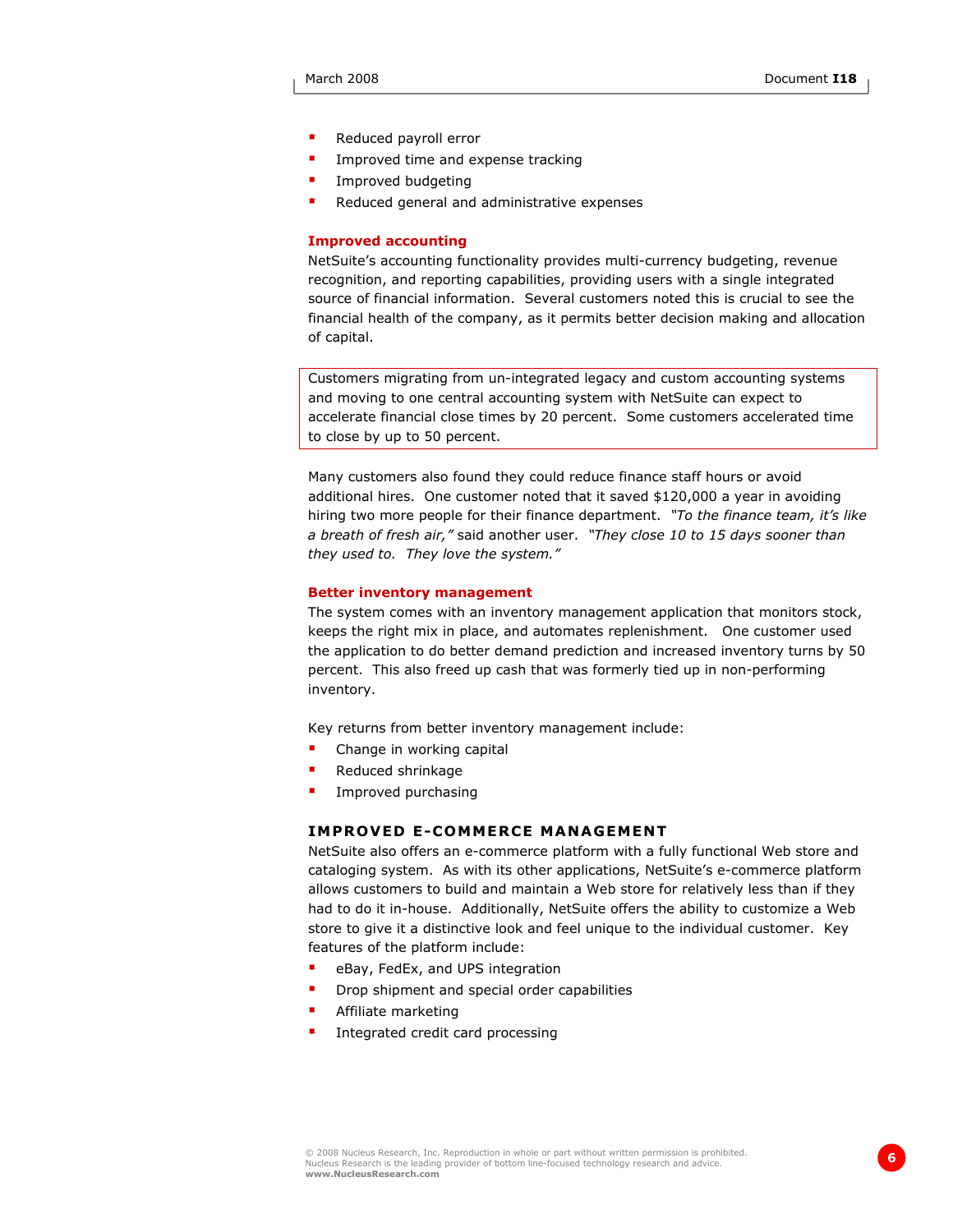Customers increasingly expect high availability, reliability, and security from Web retailers — which is often beyond the IT budget of small and medium-sized businesses. Using NetSuite's e-commerce platform can increase sales and speed up transactions, and customers moving from telephone-only sales saw significant increases in sales — one customer found that adding the Web store increased its sales overall by eight percent.

NetSuite's integration means a transaction online is automatically entered into its accounting, CRM, and order fulfillment applications. The system helps speed up processes that were formerly manually based and slow. If a new item is added to the store catalog or a price on an existing item changed, it can be done easily and instantly without needing developer assistance.

One company fully automated the returns process that originally took four hours a day to handle. NetSuite receives a return notification, and automatically prints out a FedEx return label to send to the customer. It then sends an e-mail to the customer to notify them that the label is on its way and a credit has been refunded.

Key potential returns from using NetSuite for e-commerce include:

- **Increased profits**
- Reduced credit handling costs
- Reduced order management costs
- Reduced shipping costs

# **KEY COST AREAS**

The key initial cost areas for NetSuite were pre-implementation consulting, personnel to support the implementation, and training and ramp-up time for users. Initial implementation cost and time varied depending on the number of application areas being deployed and the complexity of the deployment.

Ongoing costs included subscription fees and, in some cases, internal personnel time to support the application.

# **DEPLOYMENT STRATEGIES**

As with all enterprise applications, successful NetSuite customers got the most benefits by following best practices, including:

- Carefully assessing the impact of their deployment. Although NetSuite is easy to install compared to traditional ERP, it still requires training and configuration to meet an individual company's needs. Success with a go live will require proper homework. As much depends on the customer who is deploying it and how realistic an assessment they've made of their needs and capabilities as it does on NetSuite. Customers must also evaluate closely just what the specific tools are in NetSuite and map them to their processes.
- Assigning adequate internal resources. Customers need to have at least one administrator working just about full time on NetSuite for weeks if not months prior to go live. Several of the larger users interviewed had hired internal staffers to handle NetSuite, not necessarily for coding, but to configure screens and dashboards and "*make people's lives easier*."